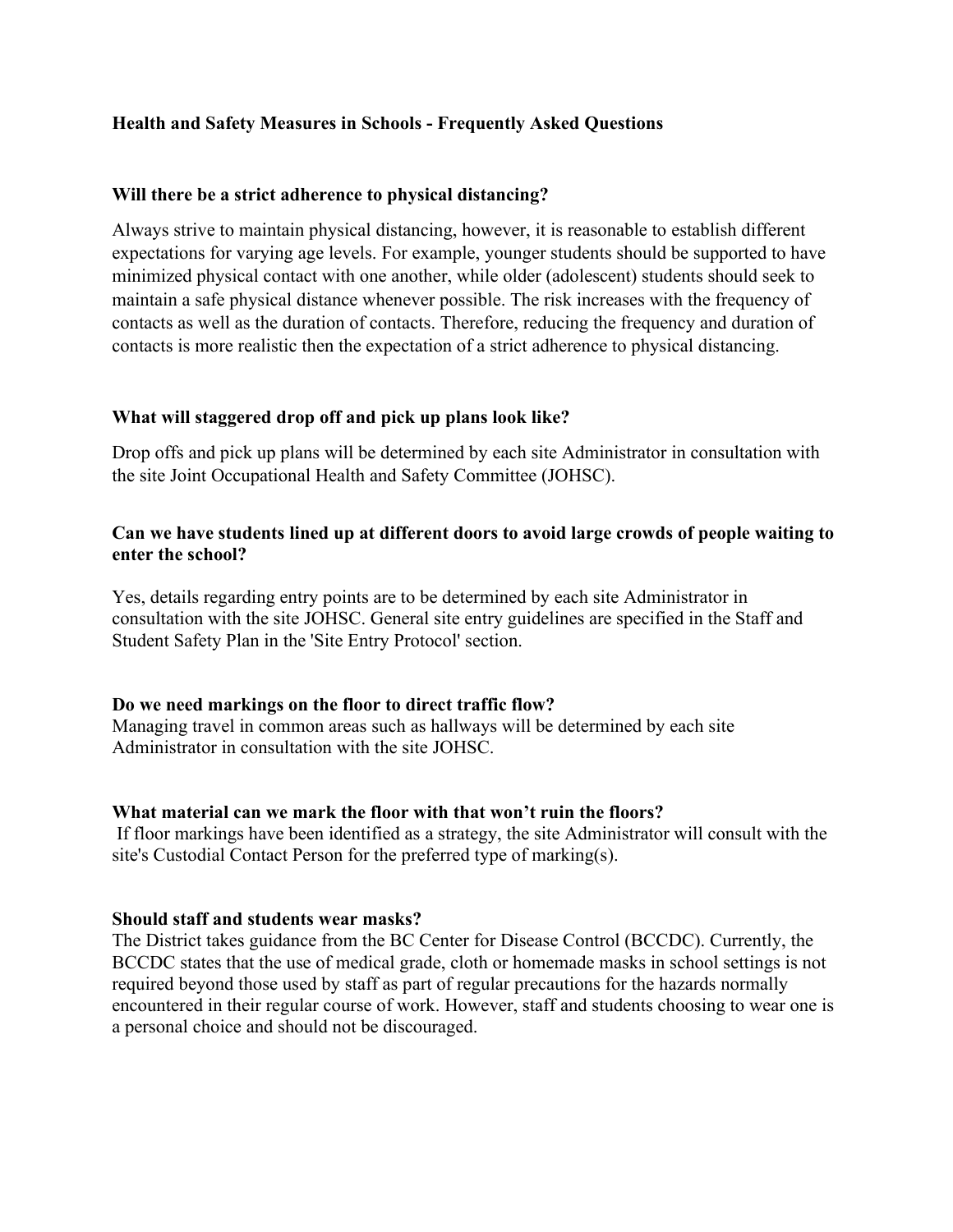#### **Are we allowed to ask students to wear a mask?**

No. Asymptomatic students cannot be asked to wear masks.

#### **Will plexiglass be installed in schools?**

Plexiglass is not being recommended for school settings that follow Public Health guidelines. Plexiglass barriers will be offered at locations where the public (parents, visitors, delivery personnel, etc.) may be interacting with the staff. Currently, office receptions will be offered plexiglass barriers.

### **Will we use lockers, or will students keep all of their personal items in their own space in the classroom?**

The expectation is for both staff and students to pack in a minimal amount of personal items that can be kept at the person's workstation or desk. Items should be labeled with person's name.

### **What will the washroom protocols be for the students to maintain physical distancing while handwashing?**

Washroom protocols will be determined by each site Administrator in consultation with the site JOHSC. General shared spaces guidelines are specified in the Staff and Student Safety Plan in the 'Shared Spaces' section and in Appendix 5.

### **Will there be someone monitoring the entry to washrooms?**

Washroom protocols will be determined by each site Administrator in consultation with the site JOHSC.

### **Will there be someone monitoring the hallways?**

Hallway protocols will be determined by each site Administrator in consultation with the site JOHSC. General hallway etiquette is specified in the Staff and Student Safety Plan in the 'Hallway Etiquette' section and in Appendix 5.

### **Are school playground structures going to be open?**

Yes, in collaboration with our municipal partners, school playgrounds will be opened on June 1. Per the Provincial Health Authority, playgrounds are a safe environment and students will follow appropriate personal hygiene practices before, during, and after outdoor play.